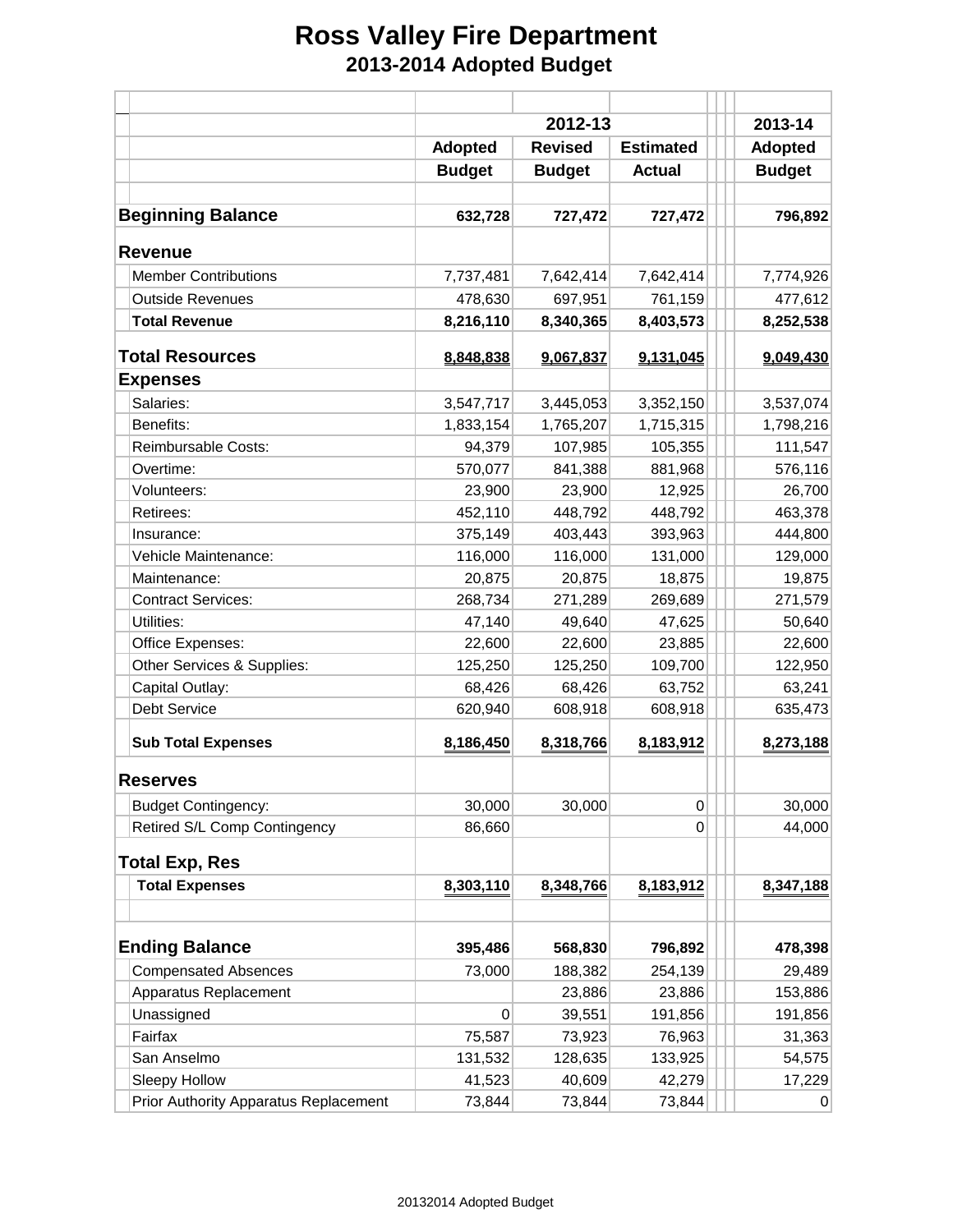| <b>ROSS VALLEY FIRE DEPARTMENT</b>          |                     |                     |                                    |                     |                     |  |
|---------------------------------------------|---------------------|---------------------|------------------------------------|---------------------|---------------------|--|
| FY 2013-14 Adopted Budget                   |                     | 2012-13             |                                    | 2013-14             |                     |  |
|                                             |                     | <b>Adopted</b>      | <b>Revised</b><br><b>Estimated</b> |                     | <b>Adopted</b>      |  |
|                                             |                     | <b>Budget</b>       | <b>Budget</b>                      | <b>Actual</b>       | <b>Budget</b>       |  |
| <b>REVENUE:</b>                             |                     |                     |                                    |                     |                     |  |
|                                             |                     |                     |                                    |                     |                     |  |
| <b>Member Contributions:</b>                |                     |                     |                                    |                     |                     |  |
| 3030 - Fairfax                              |                     | \$1,553,525         | \$1,553,525                        | \$1,553,525         | \$1,585,077         |  |
| 3035 - Ross                                 |                     | \$1,557,525         | \$1,557,525                        | \$1,557,525         | 1,589,159           |  |
| 3040 - San Anselmo                          |                     | 2,703,000           | 2,703,000                          | 2,703,000           | 2,757,898           |  |
| 3042 - Sleepy Hollow                        |                     | 853,438             | 853,438                            | 853,438             | 870,772             |  |
| 3043 - Ross Apprentice Program              |                     | 207,880             | 112,572                            | 112,572             |                     |  |
| 3044 - Prior Authority Side Fund Payment    |                     | 534,768             | 522,746                            | 522,746             | 549,393             |  |
| 3047 - Prior Authority Compensated Absences |                     | 50,000              | 50,000                             | 50,000              |                     |  |
| 3048 - Prior Authority Retiree Health       |                     | 150,768             | 163,031                            | 163,031             | 168,329             |  |
| 3049 - Prior Authority MERA Bond            |                     | 38,194              | 38,194                             | 38,194              | 38,219              |  |
| 3054 - Debt Service Contributions           |                     | 88,383              | 88,383                             | 88,383              | 216,080             |  |
|                                             | Total               | 7,737,481           | 7,642,414                          | 7,642,414           | 7,774,926           |  |
|                                             |                     |                     |                                    |                     |                     |  |
|                                             |                     |                     |                                    |                     |                     |  |
| <b>Outside Revenues:</b>                    |                     |                     |                                    |                     |                     |  |
| 3045 - County of Marin                      |                     | 127,043             | 127,043                            | 127,043             | 131,135             |  |
| 3056 - OES Reimbursement Out of County      |                     |                     | 173,065                            | 191,765             |                     |  |
| 3058 - RVPA Reimb. - Medic Program          |                     | 193,393             | 177,324                            | 177,324             | 175,713             |  |
| 3064 - RVPA Rental<br>3070 - LAIF Interest  |                     | 25,500              | 25,500                             | 25,486              | 26,123              |  |
|                                             |                     | 2,000               | 2,000                              | 1,800               | 1,800               |  |
| 3078 - Surplus Equipment                    |                     |                     |                                    | 10,000              |                     |  |
| 3093 - RVPA EMS Trng/Supply Reimb.          |                     | 47,494              | 47,494                             | 47,341              | 47,341              |  |
| 3095 - Plan Checking Fees                   |                     | 68,000              | 78,000                             | 85,000              | 78,000              |  |
| 3096 - Re-sale Inspection Fees              |                     | 7,700               | 9,500                              | 14,500              | 10,000              |  |
| 3100 - Miscellaneous Income                 |                     | 2,500               | 2,500                              | 2,000               | 2,500               |  |
| 3101 - Workers Comp Reimbursement           |                     | 5,000               | 50,525<br>5,000                    | 75,500<br>3,400     |                     |  |
| 3115 - MLFT Training Reimbursement          | Total               | 478,630             | 697,951                            | 761,159             | 5,000<br>477,612    |  |
|                                             |                     |                     |                                    |                     |                     |  |
|                                             |                     |                     |                                    |                     |                     |  |
|                                             | <b>Total Income</b> | 8,216,110           | 8,340,365                          | 8,403,573           | 8,252,538           |  |
|                                             |                     |                     |                                    |                     |                     |  |
| <b>EXPENSES:</b>                            |                     |                     |                                    |                     |                     |  |
|                                             |                     |                     |                                    |                     |                     |  |
| Salaries:                                   |                     |                     |                                    |                     |                     |  |
| 5010 - Regular Salaries                     |                     | 3,307,707           | 3,138,760                          | 3,117,277           | 3,128,450           |  |
| 5011 - Holiday                              |                     | 155,169             | 145,427                            | 146,764             | 141,974             |  |
| 5012 - S/L Buyback                          |                     | 19,500              | 14,269                             | 14,269              | 16,000              |  |
| 5013 - Retired S/L Compensation             |                     | 50,340              | 121,597                            | 55,840              | 230,650             |  |
| 5016 - Temporary Hire                       | Total               | 15,000<br>3,547,717 | 25,000<br>3,445,053                | 18,000<br>3,352,150 | 20,000<br>3,537,074 |  |
|                                             |                     |                     |                                    |                     |                     |  |
|                                             |                     |                     |                                    |                     |                     |  |
| Benefits:                                   |                     |                     |                                    |                     |                     |  |
| 5020 - Retirement                           |                     | 1,085,506           | 1,037,304                          | 1,010,683           | 1,027,126           |  |
| 5021 - Cafeteria Health Plan                |                     | 646,041             | 626,296                            | 605,029             | 658,333             |  |
| 5022 - Housing Allowance                    |                     | 47,004              | 47,004                             | 45,000              | 48,200              |  |
| 5023 - Medicare/FICA                        |                     | 52,103              | 52,103                             | 52,103              | 56,152              |  |
| 5024 - PERS Admin. Fee                      |                     | 2,500               | 2,500                              | 2,500               | 2,500               |  |
| 5025 - Retiree Health Savings Match         |                     |                     |                                    |                     | 5,905               |  |
|                                             | Total               | 1,833,154           | 1,765,207                          | 1,715,315           | 1,798,216           |  |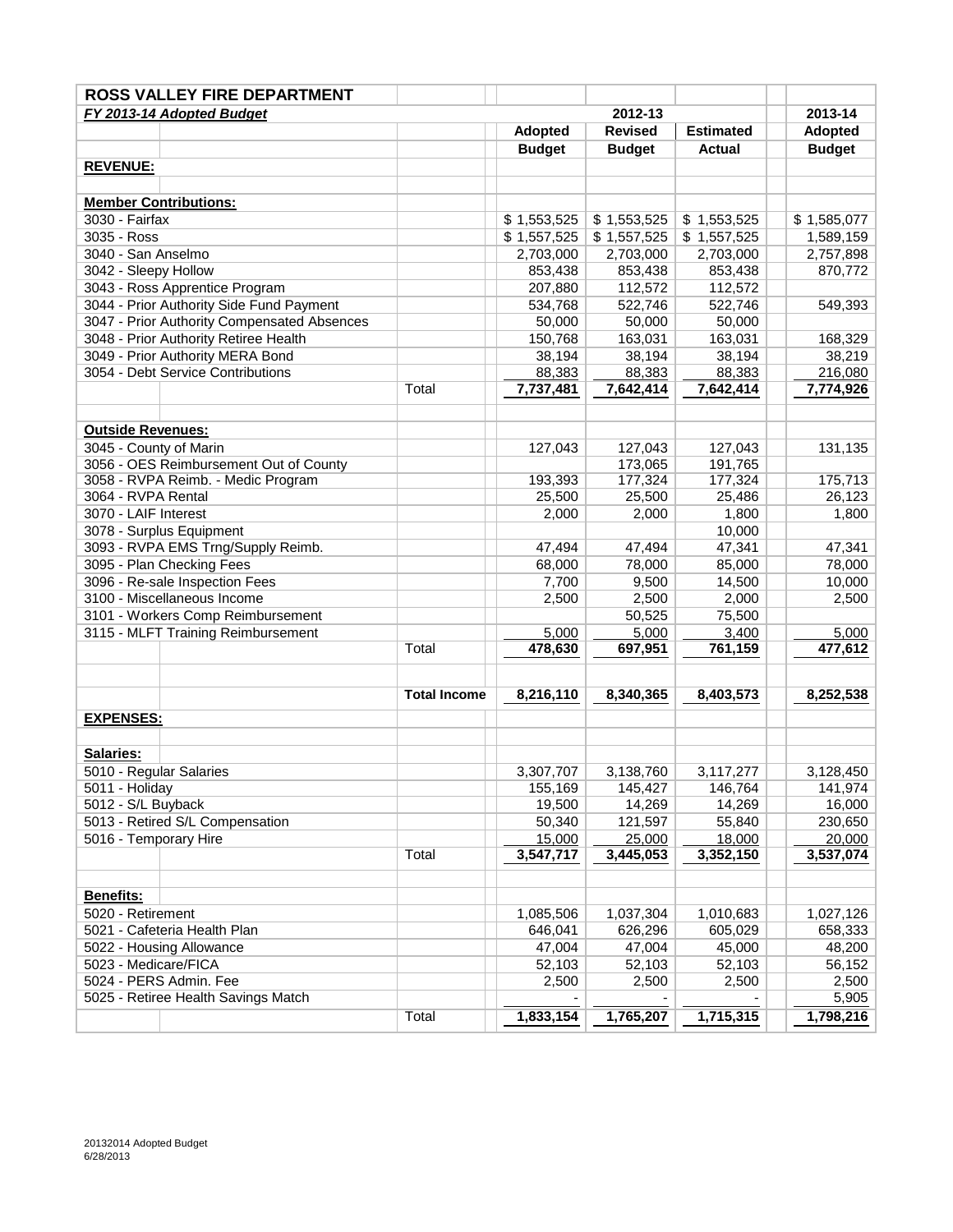|                             | <b>ROSS VALLEY FIRE DEPARTMENT</b>        |       |                                               |               |                |               |
|-----------------------------|-------------------------------------------|-------|-----------------------------------------------|---------------|----------------|---------------|
|                             | 2012-13<br>FY 2013-14 Adopted Budget      |       |                                               |               | 2013-14        |               |
|                             |                                           |       | <b>Revised</b><br>Adopted<br><b>Estimated</b> |               | <b>Adopted</b> |               |
|                             |                                           |       | <b>Budget</b>                                 | <b>Budget</b> | <b>Actual</b>  | <b>Budget</b> |
|                             |                                           |       |                                               |               |                |               |
| <b>Reimbursable Costs:</b>  |                                           |       |                                               |               |                |               |
| 5040 - Uniform              |                                           |       | 24,840                                        | 23,190        | 23,190         | 23,820        |
| 5041 - Education            |                                           |       | 61,539                                        | 76,795        | 75,365         | 79,727        |
|                             | 5043 - Board Member Stipend               |       | 8,000                                         | 8,000         | 6,800          | 8,000         |
|                             |                                           | Total | 94,379                                        | 107,985       | 105,355        | 111,547       |
|                             |                                           |       |                                               |               |                |               |
| Overtime:                   |                                           |       |                                               |               |                |               |
| 5050 - Regular/Standby      |                                           |       | 375,000                                       | 490,000       | 536,500        | 375,000       |
| 5051 - FLSA                 |                                           |       | 81,577                                        | 77,547        | 76,461         | 77,116        |
| 5052 - Hourly Overtime      |                                           |       | 49,000                                        | 53,000        | 57,000         | 53,000        |
| 5053 - Shift Differential   |                                           |       | 24,500                                        | 40,000        | 38,000         | 30,000        |
|                             | 5054 - Reimbursed Overtime                |       | 20,000                                        | 20,000        | 3,273          | 16,000        |
|                             | 5055 - OT - OES Response                  |       |                                               | 135,841       | 145,734        |               |
| 5056 - OT - Training        |                                           |       | 20,000                                        | 25,000        | 25,000         | 25,000        |
|                             |                                           | Total | 570,077                                       | 841,388       | 881,968        | 576,116       |
|                             |                                           |       |                                               |               |                |               |
|                             |                                           |       |                                               |               |                |               |
| <b>Volunteers:</b>          |                                           |       |                                               |               |                |               |
|                             | 5060 - Response/Standby                   |       | 4,000                                         | 4,000         | 2,500          | 3,500         |
|                             | 5061 - CSFA Dues/Insurance                |       | 4,100                                         | 4,100         | 2,075          | 3,500         |
| 5062 - Supplies             |                                           |       | 1,200                                         | 1,200         | 1,000          | 1,200         |
| 5063 - Drills               |                                           |       | 4,600                                         | 4,600         | 2,500          | 4,000         |
|                             | 5064 - Vol. Length of Service             |       | 5,600                                         | 5,600         | 3,850          | 5,600         |
| 5065 - Explorer Post        |                                           |       | 4,400                                         | 4,400         | 1,000          | 4,400         |
|                             | 5066 - Volunteer Recruit Academy Expenses |       |                                               |               |                | 4,500         |
|                             |                                           |       | 23,900                                        | 23,900        | 12,925         | 26,700        |
|                             |                                           |       |                                               |               |                |               |
| <b>Retirees':</b>           |                                           |       |                                               |               |                |               |
| 5070 - Health Insurance     |                                           |       | 452,110                                       | 448,792       | 448,792        | 463,378       |
|                             |                                           | Total | 452,110                                       | 448,792       | 448,792        | 463,378       |
|                             |                                           |       |                                               |               |                |               |
| <b>Insurance:</b>           |                                           |       |                                               |               |                |               |
|                             | 6005 - Workers Comp Claims                |       | 300                                           | 300           |                | 300           |
|                             | 6006 - Worker's Comp Insurance            |       | 349,249                                       | 377,543       | 370,563        | 420,000       |
|                             | 6007 - Liability Insurance                |       | 25,600                                        | 25,600        | 23,400         | 24,500        |
|                             |                                           | Total | 375,149                                       | 403,443       | 393,963        | 444,800       |
|                             |                                           |       |                                               |               |                |               |
| <b>Vehicle Maintenance:</b> |                                           |       |                                               |               |                |               |
| 6010 - Fuel                 |                                           |       | 32,800                                        | 32,800        | 32,800         | 35,800        |
| 6011 - Parts                |                                           |       | 3,200                                         | 3,200         | 3,200          | 3,200         |
| 6012 - Repairs              |                                           |       | 80,000                                        | 80,000        | 95,000         | 90,000        |
|                             |                                           | Total | 116,000                                       | 116,000       | 131,000        | 129,000       |
|                             |                                           |       |                                               |               |                |               |
| Maintenance:                |                                           |       |                                               |               |                |               |
| 6020 - Equipment            |                                           |       | 4,275                                         | 4,275         | 4,275          | 4,275         |
|                             | 6026 - Building and Landscaping           |       | 4,000                                         | 4,000         | 4,000          | 4,000         |
|                             | 6028 - General Maintenance Supplies       |       | 2,600                                         | 2,600         | 2,600          | 2,600         |
|                             | 6029 - Hydrant Maintenance                |       | 6,000                                         | 6,000         | 6,000          | 5,000         |
|                             | 94040 - Burn Trailer Maintenance          |       | 4,000                                         | 4,000         | 2,000          | 4,000         |
|                             |                                           | Total | 20,875                                        | 20,875        | 18,875         | 19,875        |
|                             |                                           |       |                                               |               |                |               |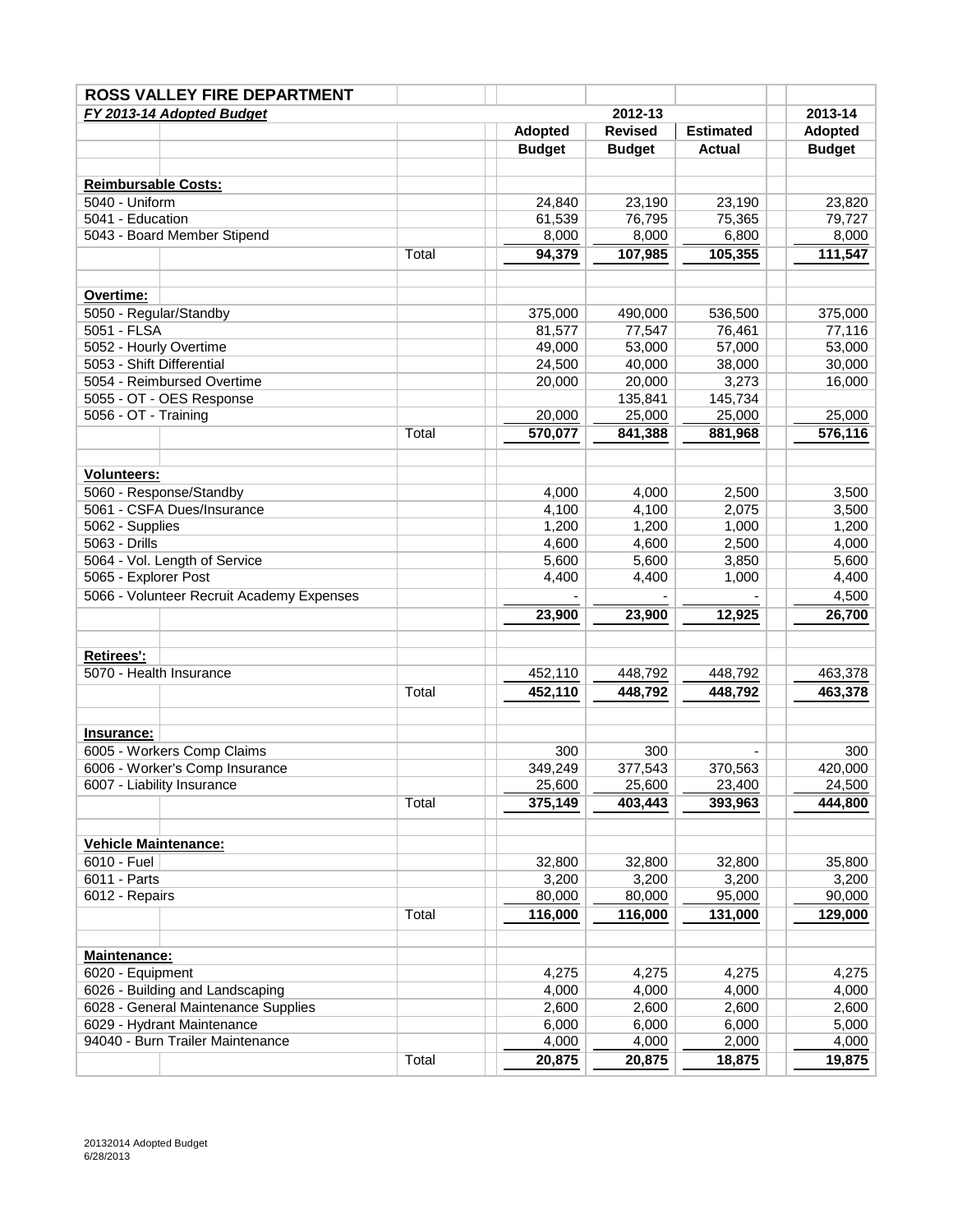| <b>ROSS VALLEY FIRE DEPARTMENT</b>                        |       |                                                      |                |                |                |
|-----------------------------------------------------------|-------|------------------------------------------------------|----------------|----------------|----------------|
| FY 2013-14 Adopted Budget                                 |       |                                                      | 2012-13        |                | 2013-14        |
|                                                           |       | <b>Revised</b><br><b>Adopted</b><br><b>Estimated</b> |                | <b>Adopted</b> |                |
|                                                           |       | <b>Budget</b>                                        | <b>Budget</b>  | <b>Actual</b>  | <b>Budget</b>  |
|                                                           |       |                                                      |                |                |                |
| <b>Contract Services:</b>                                 |       |                                                      |                |                |                |
| 6040 - Dispatch                                           |       | 129,999                                              | 129,999        | 129,999        | 126,872        |
| 6041 - Radio Repair                                       |       | 4,000                                                | 4,000          | 2,000          | 4,000          |
| 6042 - Hazardous Material Removal                         |       | 1,000                                                | 1,000          | 1,000          | 1,000          |
| 6043 - Audit and Bookkeeping services                     |       | 19,000                                               | 19,000         | 19,000         | 23,500         |
| 6044 - Payroll Service Fees                               |       | 4,000                                                | 4,000          | 3,500          | 4,000          |
| 6045 - Other Contract Services                            |       | 25,593                                               | 25,593         | 25,593         | 24,949         |
| 6046 - Executive Officer                                  |       | 3,600                                                | 3,600          | 3,600          | 3,600          |
| 6047 - Attorney/Legal Fees                                |       | 3,000                                                | 3,000          | 3,900          | 3,000          |
| 6048 - Hazardous Material Contract                        |       | 6,717                                                | 7,202          | 7,202          | 7,202          |
| 6049 - MERA Bond Payment - Prior Authority                |       | 38,194                                               | 38,194         | 38,194         | 38,219         |
| 6050 - MERA Operating Expense                             |       | 33,631                                               | 35,701         | 35,701         | 35,237         |
|                                                           | Total | 268,734                                              | 271,289        | 269,689        | 271,579        |
|                                                           |       |                                                      |                |                |                |
| <b>Utilities:</b>                                         |       |                                                      |                |                |                |
| 6060 - Gas & Electric                                     |       | 22,750                                               | 22,750         | 20,775         | 23,750         |
| 6061 - Telephone                                          |       | 19,000                                               | 21,500         | 21,500         | 21,500         |
| 6062 - Water                                              |       | 3,850                                                | 3,850          | 4,074          | 3,850          |
| 6063 - Sewer                                              |       | 1,540                                                | 1,540          | 1,276          | 1,540          |
|                                                           | Total | 47,140                                               | 49,640         | 47,625         | 50,640         |
|                                                           |       |                                                      |                |                |                |
| <b>Office Expenses:</b>                                   |       |                                                      |                |                |                |
| 6070 - Publications & Dues                                |       | 2,400                                                | 2,400          | 2,400          | 2,400          |
| 6072 - Computer Software/Support                          |       | 12,000                                               | 12,000         | 12,000         | 12,000         |
| 6075 - Web Page Design and Maint.                         |       | 3,100                                                | 3,100          | 4,285          | 3,100          |
| 6080 - Office Supplies                                    |       | 4,500                                                | 4,500          | 4,500          | 4,500          |
| 6081 - Postage                                            |       | 600                                                  | 600            | 700            | 600            |
|                                                           | Total | 22,600                                               | 22,600         | 23,885         | 22,600         |
|                                                           |       |                                                      |                |                |                |
|                                                           |       |                                                      |                |                |                |
| <b>Other Services &amp; Supplies:</b>                     |       |                                                      |                |                |                |
| 6090 - General Department Supplies                        |       | 18,000                                               | 18.000         | 16,000         | 16,000         |
| 6091 - Emergency Response Supplies                        |       | 4,000                                                | 4,000          | 4,000          | 4,000          |
| 6092 - Paramedic Response Supplies                        |       | 12,000                                               | 12,000         | 12,000         | 12,000         |
| 6093 - Physicals<br>6094 - New Hire                       |       | 4,500                                                | 4,500          | 3,700          | 4,500          |
|                                                           |       | 3,350<br>7,500                                       | 3,350<br>7,500 | 5,500<br>8,600 | 3,350<br>7,500 |
| 6100 - Emergency Medical Supply<br>6111 - Fire Prevention |       | 4,500                                                | 4,500          | 4,000          | 4,500          |
| 6112 - Training and Education                             |       | 35,500                                               | 35,500         | 25,000         | 35,500         |
| 6119 - Breathing Apparatus - Supplies                     |       | 5,800                                                | 5,800          | 3,800          | 5,700          |
| 6121 - Breathing App. - Maint Contract                    |       | 6,100                                                | 6,100          | 6,100          | 6,900          |
| 6130 - Protective Clothing                                |       | 6,500                                                | 6,500          | 6,500          | 6,500          |
| 6150 - Tools/Equipment                                    |       | 6,500                                                | 6,500          | 6,500          | 6,500          |
| 6180 - Community Education & Preparedness                 |       | 11,000                                               | 11,000         | 8,000          | 10,000         |
|                                                           | Total | 125,250                                              | 125,250        | 109,700        | 122,950        |
|                                                           |       |                                                      |                |                |                |
| <b>Contingency:</b>                                       |       |                                                      |                |                |                |
| 6201 - Budget Contingency                                 |       | 30,000                                               | 30,000         |                | 30,000         |
| 6210 - Retired S/L Comp Contingency                       |       | 86,660                                               |                | ۰              | 44,000         |
|                                                           |       | 116,660                                              | 30,000         | ۰              | 74,000         |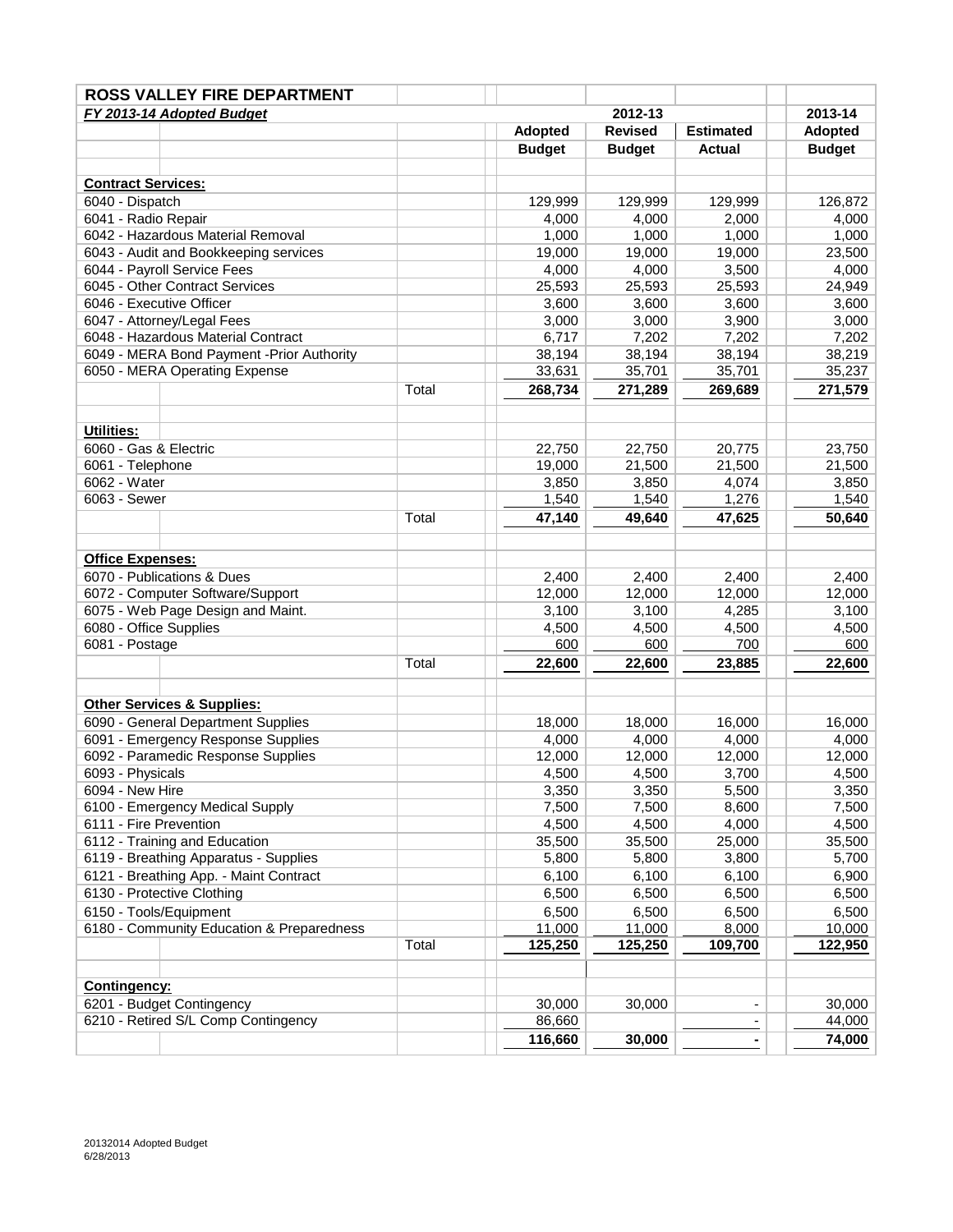| <b>ROSS VALLEY FIRE DEPARTMENT</b>              |                       |                |                |                  |  |                |
|-------------------------------------------------|-----------------------|----------------|----------------|------------------|--|----------------|
| FY 2013-14 Adopted Budget                       |                       |                | 2012-13        |                  |  | 2013-14        |
|                                                 |                       | <b>Adopted</b> | <b>Revised</b> | <b>Estimated</b> |  | <b>Adopted</b> |
|                                                 |                       | <b>Budget</b>  | <b>Budget</b>  | <b>Actual</b>    |  | <b>Budget</b>  |
|                                                 |                       |                |                |                  |  |                |
| <b>Capital Outlay:</b>                          |                       |                |                |                  |  |                |
| 7012 - Appliances                               |                       | 2.000          | 2.000          | 2,119            |  | 2,000          |
| 7013 - Furnishings                              |                       | 2,500          | 2.500          | 2.500            |  | 2,500          |
| 7014 - Office Equipment                         |                       | 8,000          | 8,000          | 8.000            |  | 8,000          |
| 7030 - Apparatus and Equipment                  |                       | 15,000         | 15,000         | 15,000           |  | 15,000         |
| 7040 - Hydrants                                 |                       | 13,600         | 13,600         | 13,600           |  | 13,600         |
| 7050 - Communications Equipment                 |                       | 10.000         | 10,000         | 5,000            |  | 6,400          |
| 7055 - Exercise Equipment                       |                       | 1,600          | 1,600          | 1,600            |  | 1,500          |
| 7060 - Turnout Gear                             |                       | 15,726         | 15,726         | 15,933           |  | 14,241         |
|                                                 |                       | 68,426         | 68,426         | 63,752           |  | 63,241         |
|                                                 |                       |                |                |                  |  |                |
| <b>Debt Service</b>                             |                       |                |                |                  |  |                |
| 8010 - Principal Payments - Fire Engine         |                       | 78.166         | 78,166         | 78,166           |  | 81,433         |
| 8020 - Interest Expense - Fire Engine           |                       | 8,006          | 8,006          | 8,006            |  | 4,647          |
| 8011 - Principal - Prior Authority Pension Bond |                       | 460,216        | 447.629        | 447.629          |  | 488,597        |
| 8021 - Interest - Prior Authority Pension Bond  |                       | 73,352         | 73,917         | 73,917           |  | 59,596         |
| 8030 - Fees - Prior Authority Pension Bond      |                       | 1,200          | 1,200          | 1,200            |  | 1,200          |
|                                                 |                       | 620,940        | 608,918        | 608,918          |  | 635,473        |
|                                                 |                       |                |                |                  |  |                |
|                                                 | <b>Total Expenses</b> |                |                |                  |  |                |
|                                                 |                       | 8,303,110      | 8,348,766      | 8,183,912        |  | 8,347,188      |